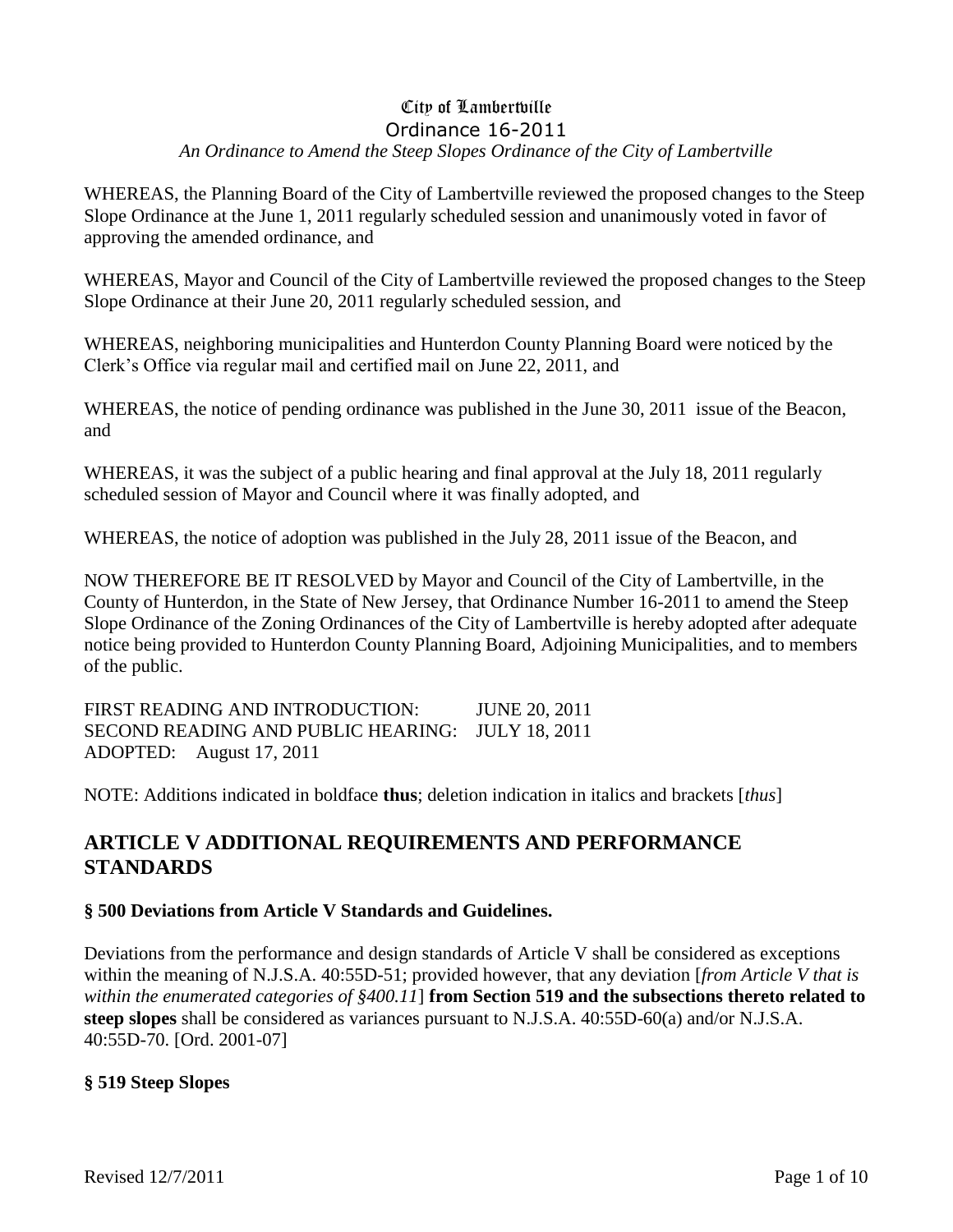**519.1 PURPOSE**. A significant percentage of the undeveloped land within the City of Lambertville and particularly that acreage which is east of NJ Route 29 is characterized by slopes in excess 15% (hereinafter referred to as steep slopes). The Environmental Resources Inventory, which was adopted as part of the Lambertville Master Plan on January 15, 1992 **and updated on May 2008** includes a description of the environmental impacts associated with development on steep slopes and includes a map, entitled "Slopes", which depicts the areas of steep slope and their relative gradients.

Lands which slope greater than 15% are widely recognized to warrant special development standards in order to protect properties below the steep slopes from **nuisances, such as** stormwater flooding **and slope erosion with sediment and debris deposition,** to minimize the cost of public services and facilities related to new development, to preserve significant woodlands and wildlife habitat and to preserve natural visual amenities such as ridgelines and scenic vistas. The special requirements of steep slopes have been recognized by the NJ State Planning Commission, the NJ Department of Environmental Protection [*and Energy (Coastal Resources Regulations)*], the NJ Council on Affordable Housing, the NJ Department of Community Affairs (Model Subdivision and Site Plan Ordinance), the Regional Plan Association and many municipalities through local land use regulations.

It is the purpose of this section to protect the health, safety and welfare of people and property within the City of Lambertville from improper construction and site development on steep slopes and hillside areas within the City. More particularly, but without limitation, this [*§*] **section** is intended to establish performance standards and design guidelines for development to address the peculiar hazards which exist in hillside areas by reason **of** [*to*] erosion, siltation, flooding, soil slippage, surface water runoff, pollution of potable water supplies from nonpoint sources, elimination of mature woodlands and wildlife habitat and destruction of unique and predominant views.

It is a further purpose of this section to encourage the appropriate planning design and development of sites within hillside areas to permit reasonable utility of the land for its zoned use while achieving the legitimate public purposes of preservation of significant natural resources, protection of private property and efficiency of governmental operations.

**519.2 APPLICABILITY**. [*The provisions of this ordinance shall apply to all lots in any zone to all applications for development and improvement including subdivisions, site plans, building permits, zoning permits, conditional uses, and variances and to all site disturbance unless specifically exempted under other sections of this ordinance. For purposes of this section site disturbance shall constitute any removal of vegetative cover, clearing, grading, excavating, filling or other disruption of the natural terrain and/or vegetation on steep slopes except for activities which qualify as normal property maintenance which shall be exempt from the requirements of this section.*

*For purposes of this section normal property maintenance means activities which are typically associated with routine maintenance of the open lost areas surrounding existing houses. These activities include lawn mowing, pruning of trees and shrubs and removal of dead or diseased plant material, planting and maintenance of foundation landscaping, cultivation of existing gardens and the development of new gardens not exceeding 150 square feet in area.*]

**This ordinance shall be applicable to any application for development or land disturbance to steep slopes with an area of greater than 150 square feet within the City of Lambertville.**

### **519.3 DEFINITIONS**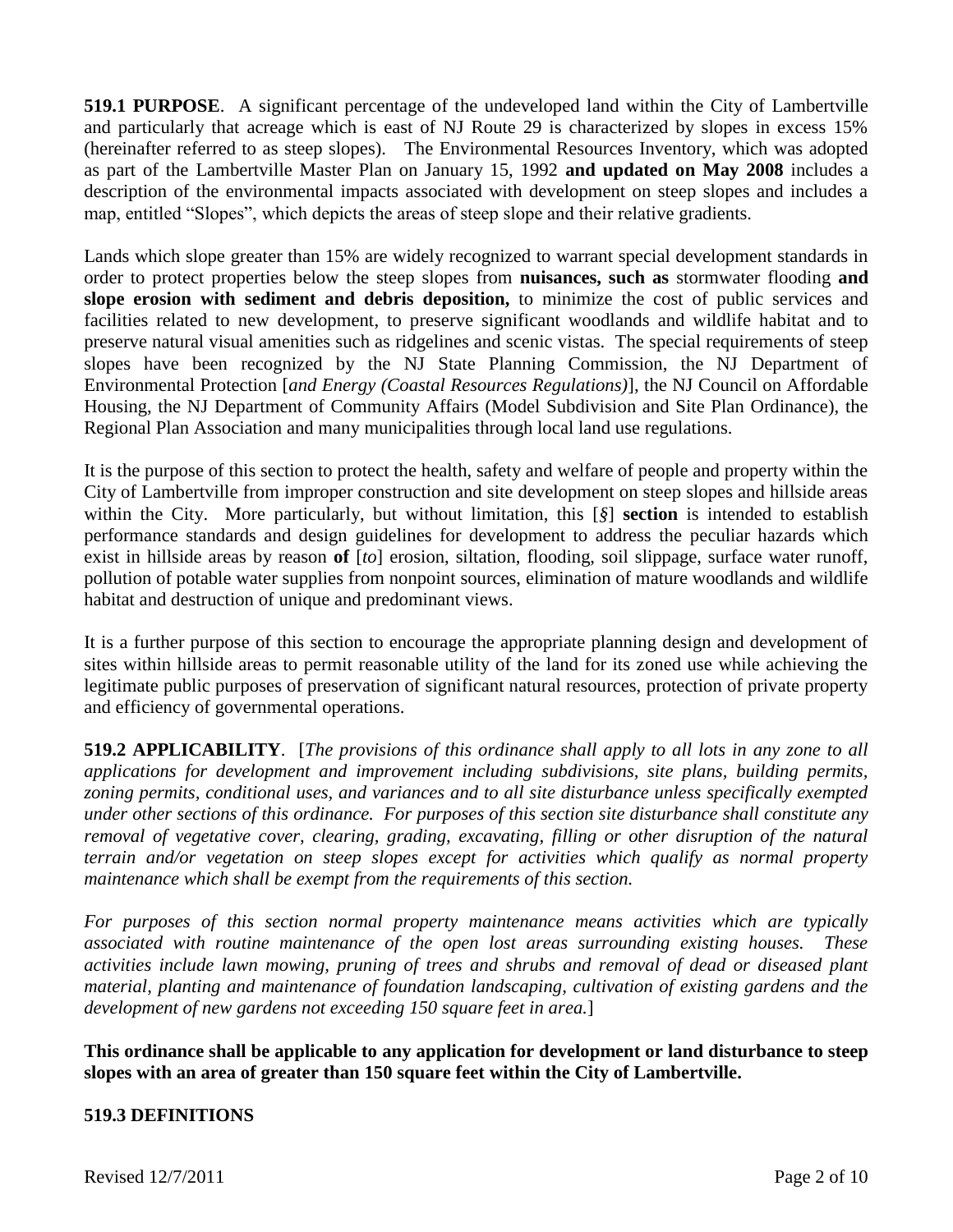**"Disturbance" means the placement of impervious surface, the exposure or movement of soil or bedrock, or the clearing, cutting, or removing of vegetation.**

**"Impervious surface" means any structure, surface, or improvement that reduces or prevents absorption of stormwater into land, and includes porous paving, paver blocks, gravel, crushed stone, decks, patios, elevated structures, and other similar structures, surfaces, or improvements.**

**"Redevelopment" means the construction of structures or improvements on areas which previously contained structures or other improvements.**

**"Steep Slopes" means any slope equal to or greater than 15 percent as measured over any minimum run of 10 feet. Steep slopes are determined based on contour intervals of two feet or less.**

### **519.4 DESIGNATION OF AREA**

**The percent of slope (rise in feet per horizontal distance) shall be established by measurement of distance perpendicular to the contour of the slope. The percent of slope shall be calculated for each two-foot contour interval. For example, any location on the site where there is a one-foot rise over a 10-foot horizontal run constitutes a 10 percent slope; a 1.5 foot rise over a 10-foot horizontal run constitutes a 15 percent slope; a two foot rise over a 10-foot horizontal run constitutes a 20 percent slope (see Steep Slopes Illustration diagram at 519.12). Applicants shall**  submit a steep slope analysis to the board having jurisdiction showing slope classes:  $1)$   $0 - 15\%$ ;  $2)$ **15.1 – 20%; 3) 20.1 – 30%; and 4) greater than 30%, all of which shall be delineated on a plat conforming to the requirements of sections 513, 516.5, and 516.6. The analysis shall be based upon a topographic survey, prepared by a licensed NJ surveyor (PLS) or engineer (P.E.), which shows elevations at 2 foot intervals with slopes measured between adjacent contour lines.**

#### **519.5 STEEP SLOPE LIMITS**

**For steep slopes any disturbance shall be prohibited except as provided below:**

- **1. Redevelopment within the limits of existing impervious surfaces; and**
- **2. Disturbance on areas of steep slopes shall be limited according to the following schedule:**

| <b>Extent of Slope</b> | <b>Maximum Extent of</b><br><b>Disturbance of Sloped Area</b> |
|------------------------|---------------------------------------------------------------|
|                        |                                                               |
| $0 - 15\%$             | No limit, but adhere to design<br>guidelines                  |
| $15.1 - 20\%$          | 30%                                                           |
| $20.1 - 30\%$          | 10%                                                           |
| $30.1 \% +$            | No disturbance permitted                                      |

**The applicant shall demonstrate through site plans to the appropriate board having jurisdiction over the development application that the proposed development and topography of the new disturbance is not located in areas with a thirty percent (30%) or greater slope and does not exceed the limit of development in subsection 519.5 above.**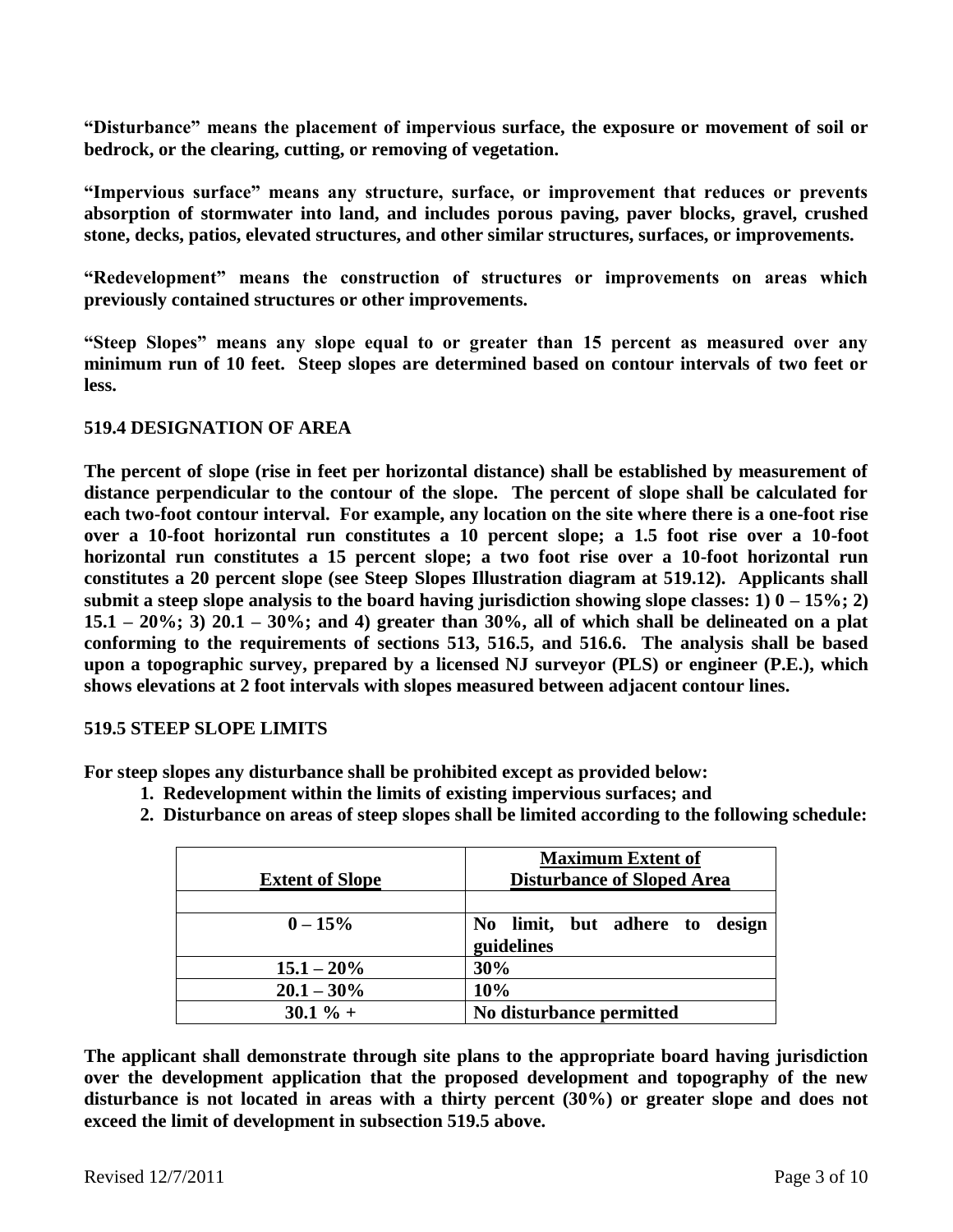# **519.6 APPLICATIONS WHICH REQUIRE PLANNING BOARD AND/OR ZONING BOARD APPROVAL.**

A. Applications for development of any lot containing slopes in excess of 15% shall be accompanied by a steep slope analysis showing slope classes of 0% to 15%, 15.1% to 20%, 20.1% to 30%, and greater than 30% (see Steep Slopes Illustrations diagram at 519.12). Any application pertaining to a lot depicted with steep slopes on the Master Plan map entitled "Slopes" shall include a steep slopes analysis. The analysis shall be based upon a topographic survey, prepared by an appropriately licensed NJ professional, which shows elevations at 2 foot intervals with slopes measured between adjacent contour lines.

[*The applicant may apply to the City Engineer for permission to limit the extent of the topographic survey to be submitted if, for instance, only a small portion of the lot will be impacted by the proposed improvements/site disturbance. Alternatively, the Applicant's Engineer may certify that the proposed improvements/site disturbance is of such a de minimis extent that the existing City-wide topographic map is sufficient to provide adequate information for the City Engineer to review such proposed improvements/site disturbance.]*

B. The [*Planning Board*] **Board of jurisdiction, when reviewing variance applications** pursuant to N.J.S.A. [*40-55D-51*] **40:55D-70** to the standards set forth in §519.5, **as part of its consideration and determination of the statutory positive and negative criteria, shall consider the following** [*may grant exceptions based upon written documentation as follows*]:

- 1. For applications to exceed the limits on disturbance on slopes of 15 20% and 20 30% the applicant must demonstrate that:
	- a. The site cannot be reasonably utilized for its zoned use without the requested relief;
	- b. The extent of relief is the minimum needed to permit reasonable utilization of the site;
	- c. All applicable standards regarding stormwater management will be satisfactorily addressed including the proper protection and stabilization of all disturbed areas consistent with the design techniques established by the Soil Erosion and Sediment Control Standards, adopted and amended by the New Jersey State Soil Conservation Committee; and,
	- d. The proposed development adheres to the design guidelines for steep slopes at the greatest practicable extent.
- 2. For application to disturb slopes greater than 30% the applicant must demonstrate that:
	- a. All utility of the site for its zoned use would be effectively foreclosed without the requested relief;
	- b. The extent of relief is the minimum needed to permit reasonable utilization of the site;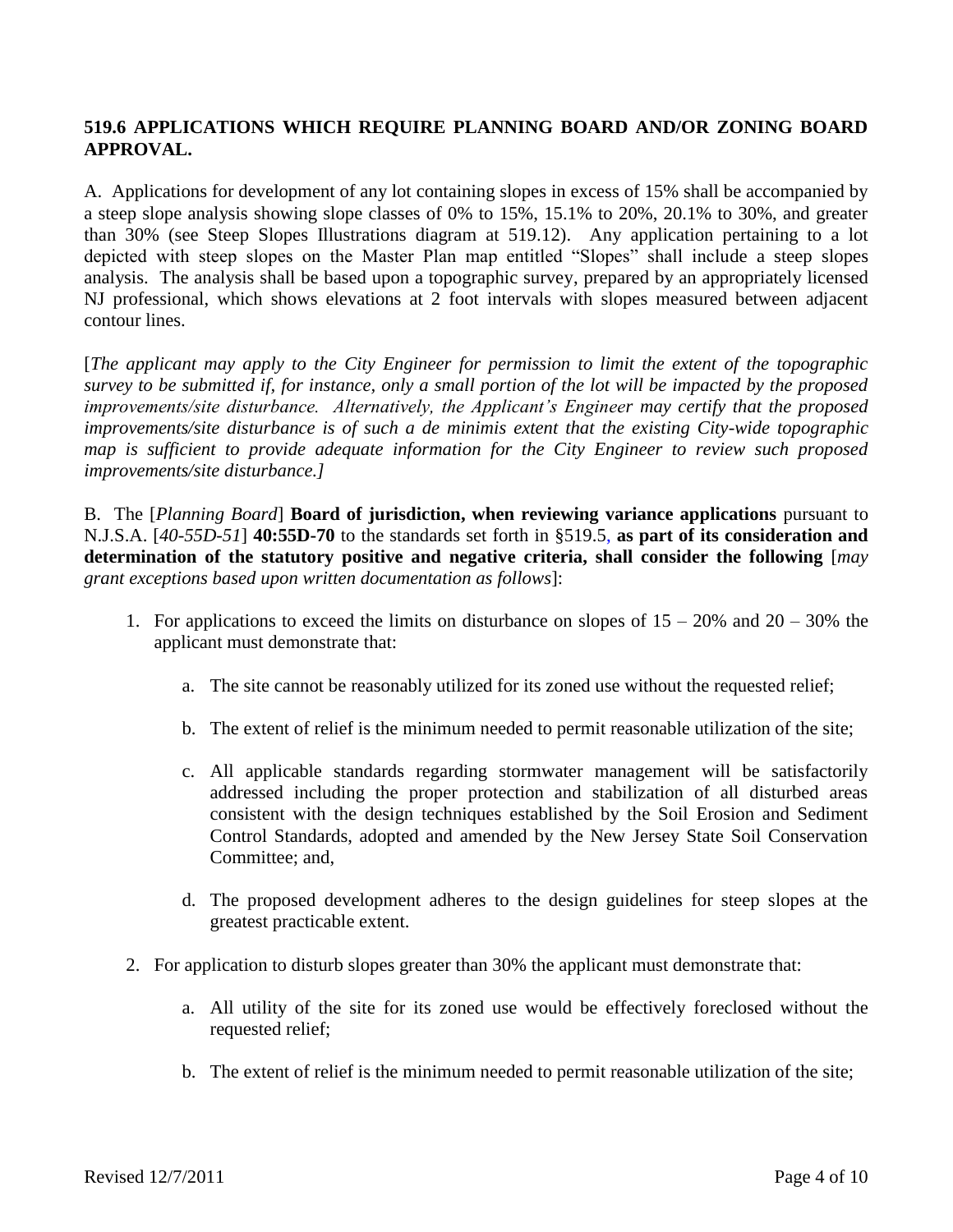- c. All applicable standards regarding stormwater management will be satisfactorily addressed including the proper protection and stabilization of all disturbed areas consistent with the design techniques established by the Soil Erosion and Sediment Control Standards, adopted and amended by the New Jersey State Soil Conservation Committee; and,
- d. The proposed development adheres to the design guidelines for steep slopes at the greatest practicable extent;
- e. **For every 250 square feet of 30% or over steep slope disturbed, the maximum allowable impervious cover shall be reduced by 10%**.

**No variance or other relief may be granted without a showing that such variance or other relief can be granted without substantial detriment to the public good and will not substantially impair the intent and the purpose of the zone plan and the zoning ordinance. The applicant will be required to post a bond, prior to building permit issuance, of an amount satisfactory to the board's engineer, that will be held by the City to restore and/or stabilize a site that has been disturbed and not properly stabilized for more than six months (this is not to be interpreted as replacing the timing for compliance with the Soil Erosion and Sediment Control Standards and the jurisdiction of the Hunterdon County Soil Conservation District). The bond shall not be released until the City Engineer has certified that permanent stabilization has been achieved.**

C. Applications for development of any lot containing slopes in excess of 15% shall conform to the design guidelines in this section [*to the greatest practicable extent*].

# **519.7 EXISTING LOTS THAT DO NOT REQUIRE PLANNING BOARD OR ZONING BOARD APPROVAL AND CONTAIN SLOPES GREATER THAN 15%**

A. Applications for building permits or for site disturbance on pre-existing lots containing slopes in excess of 15% shall be accompanied by a steep slope analysis showing slope classes of 0% to 15%, 15.1% to 20%, 20.1% to 30%, and greater than 30% (see Steep Slopes Illustrations diagram at 519.12). Any application pertaining to a lot depicted with steep slopes on the Master Plan map entitled "Slopes" shall include a steep slopes analysis. The analysis shall be based upon a topographic survey, prepared by [*an appropriately*] a licensed NJ **surveyor (PLS) or engineer (P.E.)**, which shows elevations at 2 foot intervals with slopes measured between adjacent contour lines.

B. The applicant may apply to the City Engineer for permission to limit the extent of the topographic survey to be submitted if, for instance, only a small portion of the lot will be impacted by the proposed improvements/site disturbance. Alternatively, the Applicant's Engineer may [*certify*] **demonstrate** that the proposed improvements/site disturbance is of such a de minimis extent, **proven by analysis using** [*that the*]existing **LiDAR topographic data (New Jersey Highlands Council)** [*City-wide topographic map*], is sufficient to provide adequate information for the City Engineer to review such proposed improvements/site disturbance.

C. Any application for a building improvement, either freestanding (such as a shed) or an addition to an existing structure (including decks), which involves combined building coverage and site disturbance of not more than 150 square feet in area shall be exempt from the requirements of this section, provided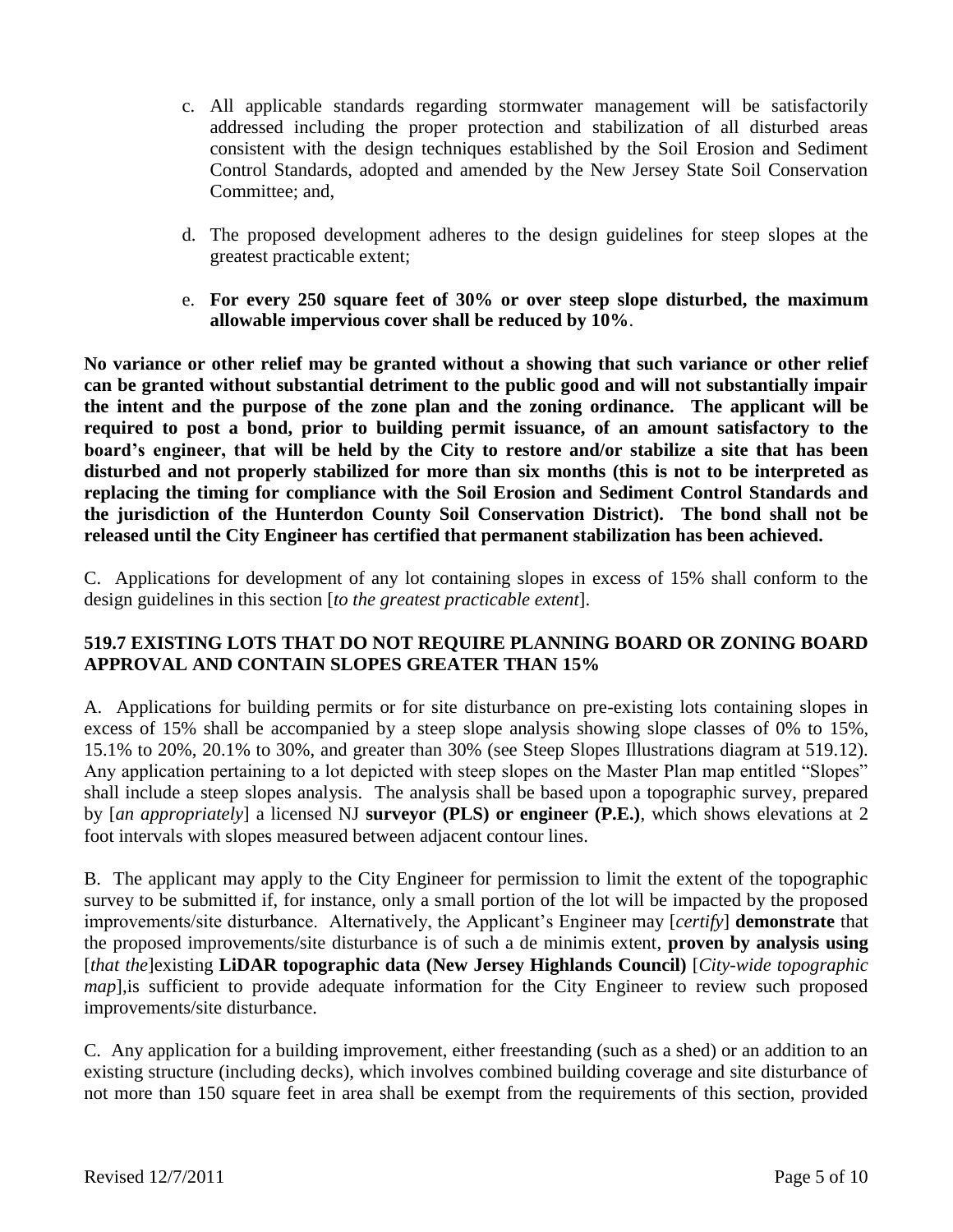that the applicant has not previously applied for such exemptions within **three** [*one*] year**s** of the date of application.

D. The Zoning Officer shall review and have the authority to approve applications for disturbance of slopes in connection with building permits or for site disturbance on pre-existing lots which conform to the requirements of §519.5.

[*E. Exceptions to the standards may be granted by the Zoning Board of Adjustment if the applicant has satisfied the criteria set forth in §519.6B1(a)-(d) and §519.6B2(a)-(d). In evaluating the criteria for an exception, the Zoning Board shall consider whether and to what extent the disturbance on steep slopes could be reduced if the boundary lines of the subject lot were reconfigured with those of adjacent lot(s) in common ownership.*

*F. In case of a plan for improvements which does not comply with the standards set forth in §519.5.2, a lot grading plan which indicates the proposed driveway plan and profile, location of the residence, and any site grading necessary for the property shall be submitted for review and approved by the applicant to the City Engineer. Such plan shall provide for the proper protection and stabilization of all disturbed areas consistent with the design techniques established by the Soil Erosion and Sediment Control Standards, adopted and amended by the New Jersey State Soil Conservation Committee.*

*G. The City Engineer shall verify that the proposed residential driveway design is capable of providing access for emergency vehicles and equipment under all weather conditions.*]

[*H*] **E**. Applications for site disturbance which are limited solely to removal of trees and/or vegetative cover need not include a grading plan in the submission**, except for operations requiring road construction and/or heavy equipment access.** [*as specified in §519.7E*].

**519.8 CLUSTER DEVELOPMENT FOR PARCELS WITH STEEP SLOPES**. Where permitted as a conditional use in the underlying zoning district, development of a lot or lots affected by steep slopes as defined herein may be approved by the Planning Board, provided the following criteria are met:

A. The conditions for cluster residential housing shall be as follows:

- 1. The site shall be served by public water and sewer.
- 2. A minimum of 25% of the total site area shall be constrained by steep slopes.
- 3. The applicant shall submit an alternative subdivision plan meeting the design requirements of the Residential Site Improvement Standards (N.J.A.C. 5:21-1 et seq.) which demonstrates that the site cannot reasonably be developed with the same number of lots permitted under the conventional development of the underlying district.

B. The maximum gross density of the development shall be based on the limitations of the underlying district.

C. Allowable uses and housing types shall be the same as the limitations of the underlying district.

D. The following minimum residential lot standards shall apply: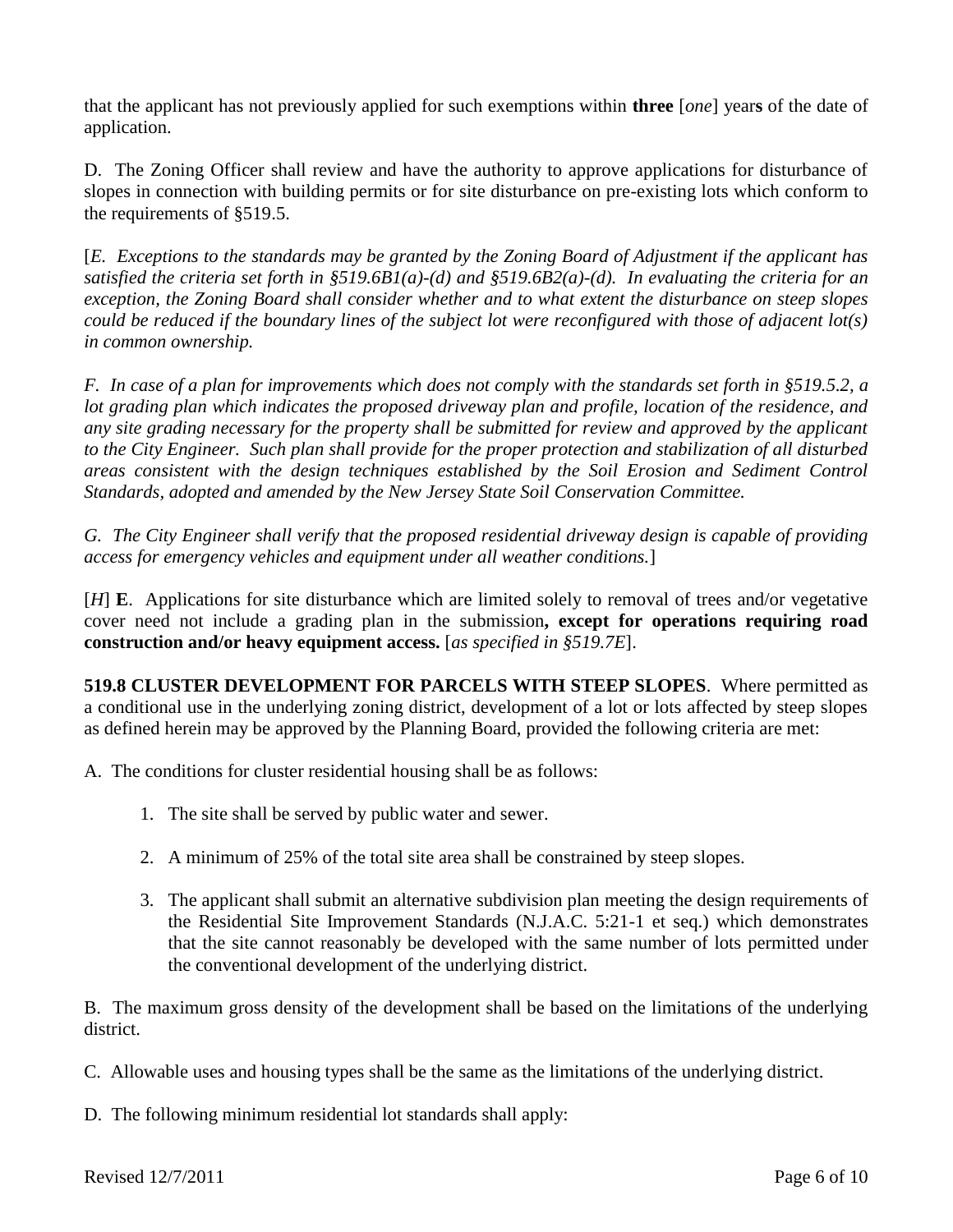- 1. Minimum Lot Area: 5,000 s.f.
- 2. Minimum Lot Width: 50 feet measured along the road frontage unless a curve or cul-de-sac in which case it shall be measured at the setback line.
- 3. Minimum Front Setback: 25 feet measured from the front property line.
- 4. Minimum Side Yard: 10 feet for detached; 15 feet for ends of attached unit buildings.
- 5. Minimum Rear Yard: 25 feet.

E. The land area that would otherwise be required for house lots but is not used by the permitted lot size reduction shall be devoted to common open space.

The cluster residential development shall be arranged to create a connected systems of common open space. The open space shall be owned and maintained by a Homeowner's Association in accordance with N.J.S.A. 40-55D-43 or dedicated to the City of Lambertville if accepted by the City Council. The open space shall be maintained and preserved in perpetuity for conservation, open space, agriculture and/or recreational uses as directed by the Planning Board. Covenants, deed restrictions, or other legal arrangements shall specify ownership of the open space; method of maintenance; responsibility for maintenance; maintenance of taxes and insurance; compulsory assessment provisions guarantees that any homeowners association formed to own and maintain open space will not be dissolved without the consent of the Planning Board; and any other specification deemed necessary by the Planning Board.

F. The open space shall be maintained in accordance with a land management plan prepared by the developer and approved by the Planning Board. The developer shall provide copies of deed covenants with prospective purchases or conservation easements with the City describing land management practices to be followed by the party or parties that are responsible for open space. Further subdivision or open space land, or its use other than agriculture, conservation and recreation shall be prohibited.

G. All other steep slope provisions set for in §519 shall apply.

**519.9 DESIGN GUIDELINES FOR DEVELOPMENT ON STEEP SLOPES**. Due to the environmental sensitivity of steep slopes, development of properties which contain steep slopes should be carefully designed to minimize adverse environmental impacts. Applicants proposing development on steep slopes shall conform their site design to the following guidelines to the greatest practicable extent.

A. Development on steep slopes should produce the minimum feasible site disturbance in areas of steep slope. Site improvements should be clustered on lands of relatively low slope;

B. The development should be consistent with the natural contour of the site, and minimize grading and alterations of natural landforms. **All disturbances of steep slopes shall be stabilized with temporary and permanent erosion control consistent with anticipated sunlight levels, extent and degree of disturbance, and manufacturers criteria and methods**

C. Padding or terracing of building sites should be minimized;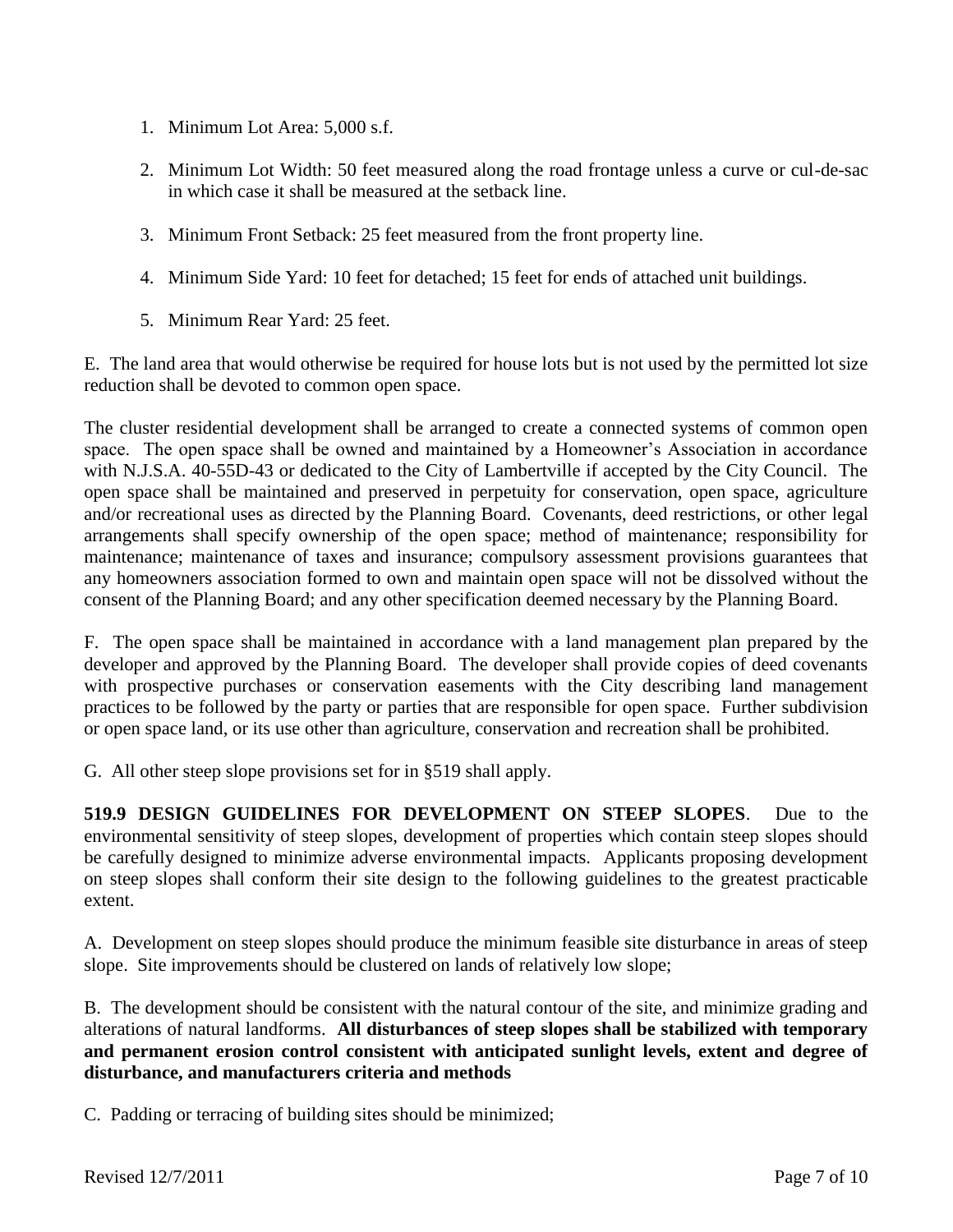D. The development should retain natural topographic features such as drainage swales, stream beds and banks, ridge line vistas, rock outcrops and mature plant formations. **Natural points of runoff discharge shall not be altered and no new locations of stormwater discharge shall be proposed. Additional volume of runoff generated shall be infiltrated to the maximum extent. Disturbed runoff paths shall receive permanent stabilization, such as with a Turf Reinforcement Mat or other substantial product acceptable to the board's engineer.**

E. The development should minimize the extent to which it impairs the visual integrity of the slopes when viewed from publicly accessible vantage points including but not limited to the developed areas of Lambertville generally west of NJ Route 29;

F. The development should provide for [*the*] **protection of** maximum feasible vegetation of the steep slope; and,

G. Mature trees should be retained and integrated into new hillside residential development. Existing live trees with a trunk diameter of at least 8 inches measured 4 feet above the grade which are located within the area of the proposed site disturbance or within any portion of the site under 30% slope within 50 feet thereof shall be located on the site survey. The removal of any such trees is prohibited unless it is specifically permitted by the [*Planning Board*] **Board of jurisdiction**.

**H. Exposed soils and topsoil piles should be adequately stabilized throughout construction according to regulations and best management practices established by the United States Department of Agriculture – Natural Resource Conservation Service.**

**I. The scale of new buildings should be compatible with existing structures. Single story elements, setbacks, overhangs, roof pitches, and landscaping should be used to minimize the impact of exterior wall surfaces.**

**J. Roofs should be fragmented to avoid a monotonous appearance while following the angle of the slope.**

**K. The maximum height of a proposed building should not exceed the mid-point of the tallest building on the adjacent uphill lot.**

**L. All new structures should be setback a minimum of 50 feet from a ridge top.**

**M. The limits of clearing on the construction site must be tightly drawn around the area of proposed disturbance. All natural vegetation outside of this area shall be protected during construction through the placement of snow fencing at drip lines and other means of vegetative protection.**

# **519.10 CONFLICTS AND SEVERABILITY**

**A. Conflicts: All other ordinances, parts of ordinances, or other local requirements that are inconsistent or in conflict with this ordinance are hereby superseded to the extent of any inconsistency or conflict, and the provisions of this ordinance apply.**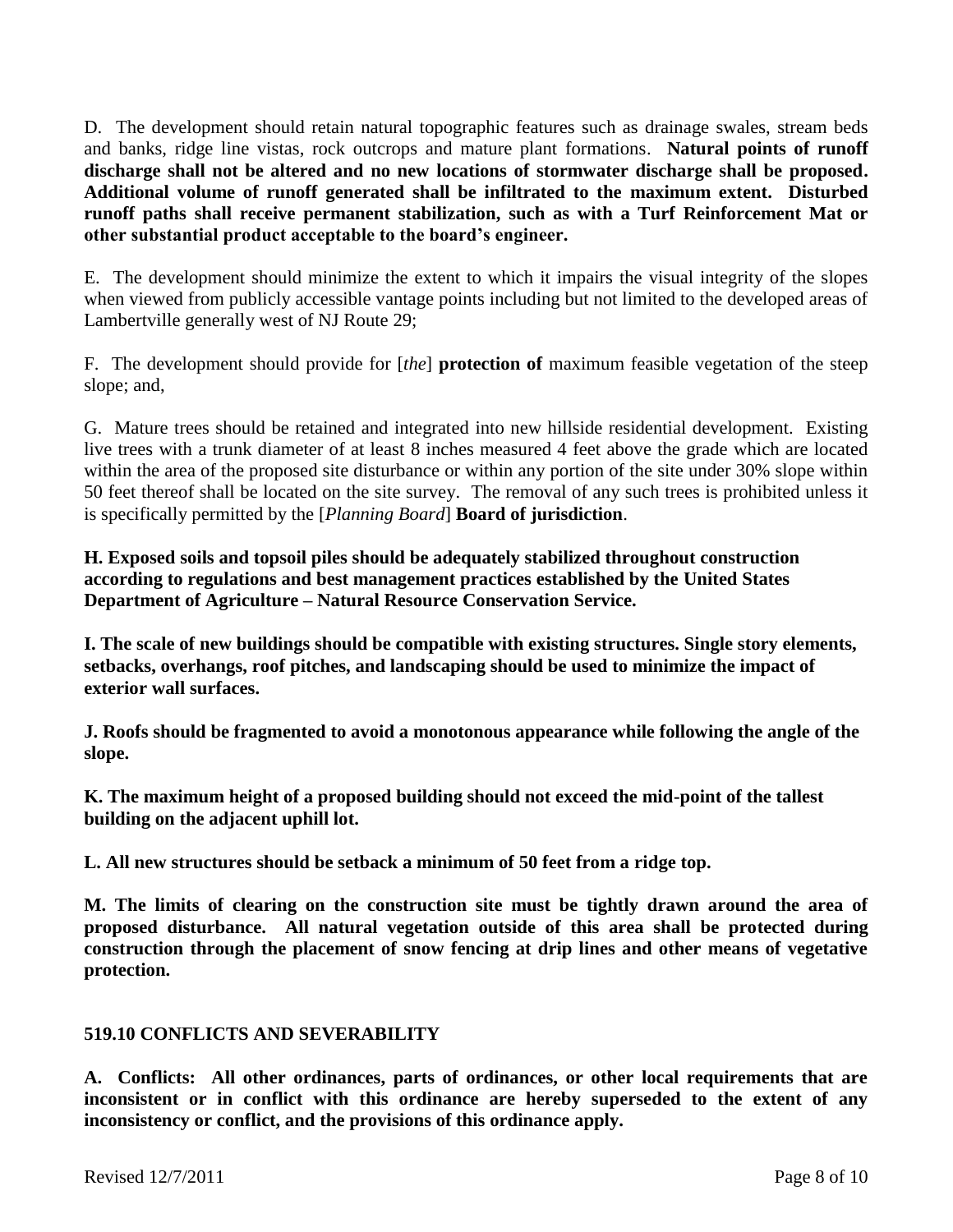### **B. Severability:**

- **1. Interpretation: This Ordinance shall be so construed as not to conflict with any provisions of New Jersey or Federal law.**
- **2. Notwithstanding that any provision of this Ordinance is held to be invalid or unconstitutional by a court of competent jurisdiction, all remaining provisions of the Ordinance shall continue to be of full force and effect.**
- **3. The provisions of this Ordinance shall be cumulative with, and not in substitution for, all other applicable zoning, planning and land use regulations.**

**519.11 ENFORCEMENT, VIOLATION AND PENALTIES. A prompt investigation shall be made by the appropriate personnel (i.e. City Engineer or Zoning Officer) of the City of Lambertville, of any person or entity believed to be in violation hereof. If, upon inspection, a condition which is in violation of this Ordinance is discovered, a civil action in the Special Part of the Superior Court, or in the Superior Court, if the primary relief sought is injunctive or if penalties may exceed the jurisdictional limit of the Special Civil Part, by the filing and serving of appropriate process. Nothing in this Ordinance shall be construed to preclude the right of the City of Lambertville, pursuant to N.J.S.A. 26:3A2-25, to initiate legal proceedings hereunder in Municipal Court. The violation of any section or subsection of this Ordinance shall constitute a separation and distinct offense independent of the violation of any other section or subsection, or of any order issued pursuant to this Ordinance. Each day a violation continues shall be considered a separate offense.**

**The penalties set forth in Article X "Violations", section 1000, of the Code of the City of Lambertville shall be applicable to violations of this Ordinance.**